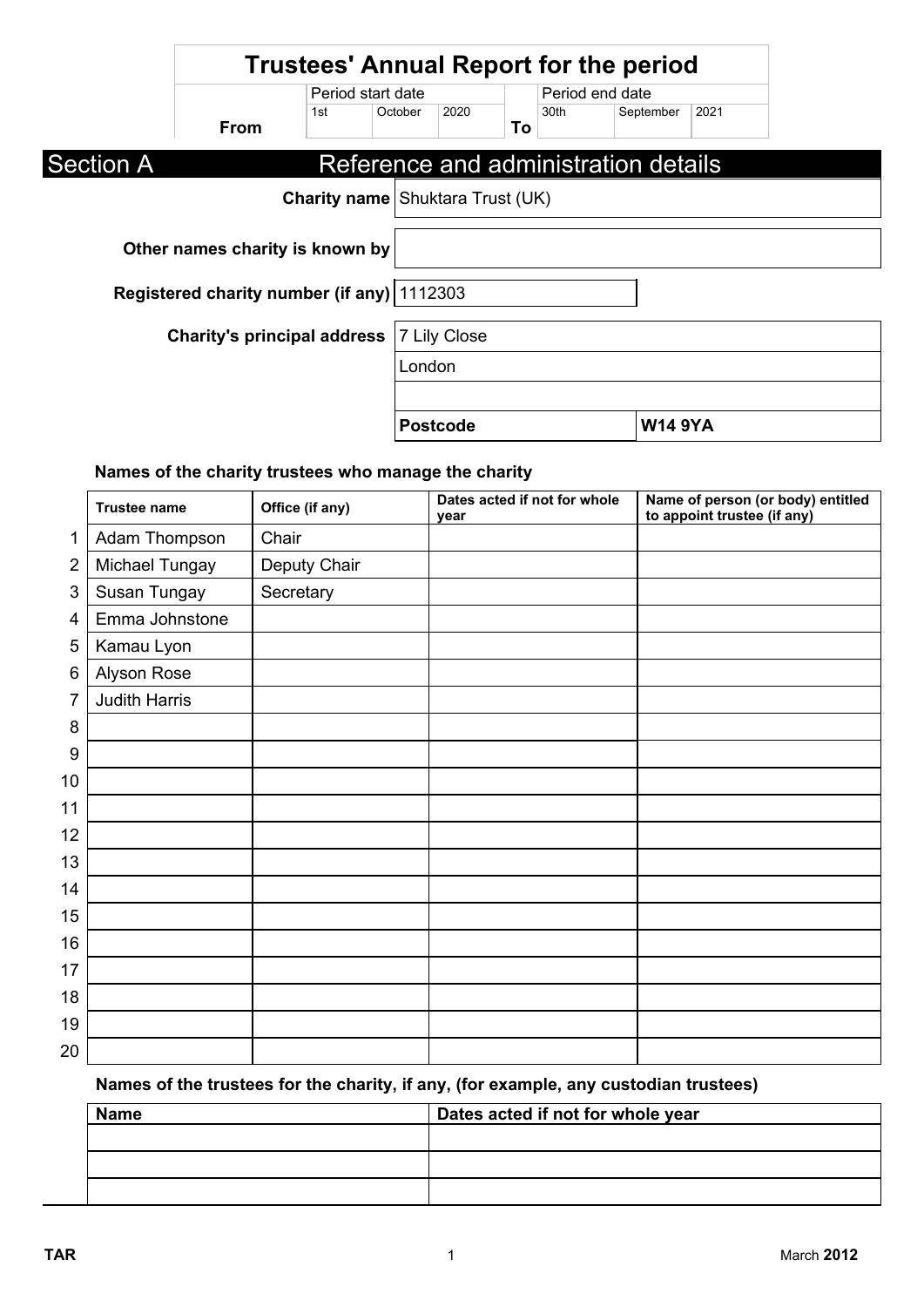### **Names and addresses of advisers (Optional information)**

| Type of adviser | <b>Name</b> | <b>Address</b> |
|-----------------|-------------|----------------|
|                 |             |                |
|                 |             |                |
|                 |             |                |
|                 |             |                |

**Name of chief executive or names of senior staff members (Optional information)**

# **Section B Structure, governance and management**

#### **Description of the charity's trusts**

| Type of governing document<br>$($ eg. trust deed, constitution $) $ | <b>Trust Deed</b>                    |
|---------------------------------------------------------------------|--------------------------------------|
| How the charity is constituted<br>(eg. trust, association, company) | Trust, minimum of three trustees     |
| Trustee selection methods<br>(eg. appointed by, elected by)         | Appointed by Trustees for five years |

#### **Additional governance issues (Optional information)**

| You may choose to include<br>additional information, where<br>relevant, about: |                                                                                                       | Shuktara Trust (UK) supports the work carried out by shuktara and<br>Shuktara Cakes, Kolkata, India. A Trustee's Induction Pack is available to<br>thoroughly equip new trustees with the workings of the Trust. The charity's<br>current account is with Santander Business Banking and is managed                                                                                                                                  |  |
|--------------------------------------------------------------------------------|-------------------------------------------------------------------------------------------------------|--------------------------------------------------------------------------------------------------------------------------------------------------------------------------------------------------------------------------------------------------------------------------------------------------------------------------------------------------------------------------------------------------------------------------------------|--|
|                                                                                | policies and procedures<br>adopted for the induction and<br>training of trustees;                     | online by one trustee with two other trustees having view only access.                                                                                                                                                                                                                                                                                                                                                               |  |
|                                                                                | • the charity's organisational<br>structure and any wider<br>network with which the charity<br>works; | Shuktara Trust (UK) is the fundraising arm for shuktara, Kolkata. The<br>trustees acknowledge they have a responsibility to all our donors that the<br>children and young people in shuktara, Kolkata are kept safe and to this<br>end the UK trustees agree with the Child Protection Policy that the Indian<br>charity has in place. This document is displayed in both houses and all                                             |  |
|                                                                                | relationship with any related<br>parties;                                                             | staff have agreed to abide by the stated policies. Details of the policy can<br>be viewed by going to this link:                                                                                                                                                                                                                                                                                                                     |  |
|                                                                                | trustees' consideration of<br>major risks and the system<br>and procedures to manage<br>them.         | https://shuktara.org/wp-content/uploads/Shuktara-Kolkata-Child-<br><b>Protection-Policy.pdf</b><br>Staff are regularly reminded of the safeguarding policies for both houses<br>and given the opportunity to say if they are concerned about a colleague's<br>behaviour.                                                                                                                                                             |  |
|                                                                                |                                                                                                       | Shuktara Cakes is a bakery and training project that was set up in 2013 by<br>Cojean Foundation of France. Five young men from shuktara, Kolkata<br>were trained in baking and patisserie skills and now produce French cakes<br>which are sold to high-end restaurants and hotels. This project provides<br>the young men with an income and the hope is that they will eventually<br>take over the business and run it themselves. |  |

## **Section C Objectives and activities**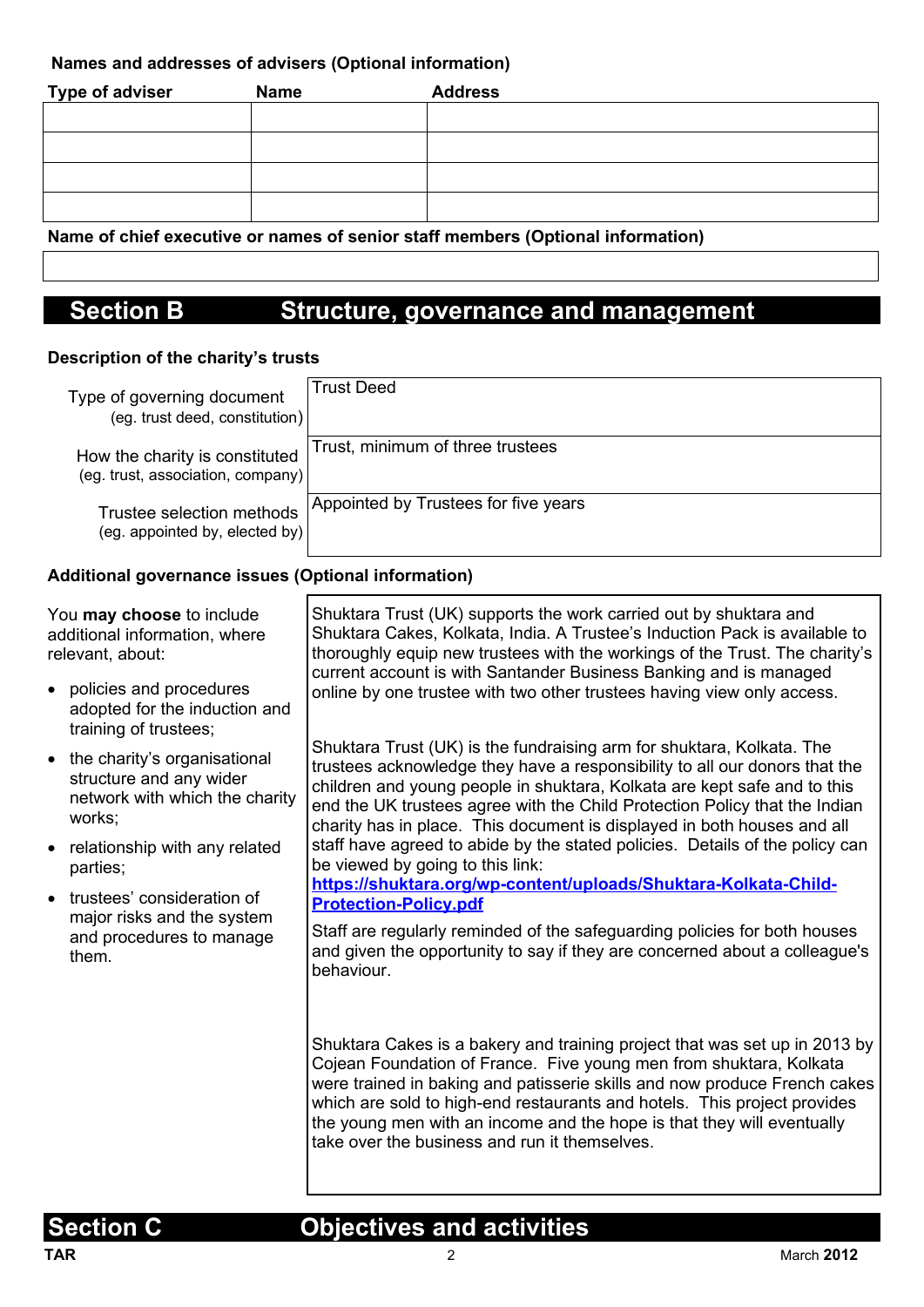| particularly supporting the work of shuktara in Kolkata, India.                                                                                                                                                                                                                                     |
|-----------------------------------------------------------------------------------------------------------------------------------------------------------------------------------------------------------------------------------------------------------------------------------------------------|
| To raise money to support the work aforementioned by fundraising and<br>recruiting individual and corporate donors. Directing money raised to<br>projects in India to further this work.                                                                                                            |
| All the UK trustees have read the Charity Commission's section on Public<br>Benefit and it will be seen in Sections D and F that we are overseeing the<br>provision of housing, welfare, education, employment and care for young,<br>abandoned or lost people with disabilities in Kolkata, India. |
|                                                                                                                                                                                                                                                                                                     |
|                                                                                                                                                                                                                                                                                                     |

**Additional details of objectives and activities (Optional information)**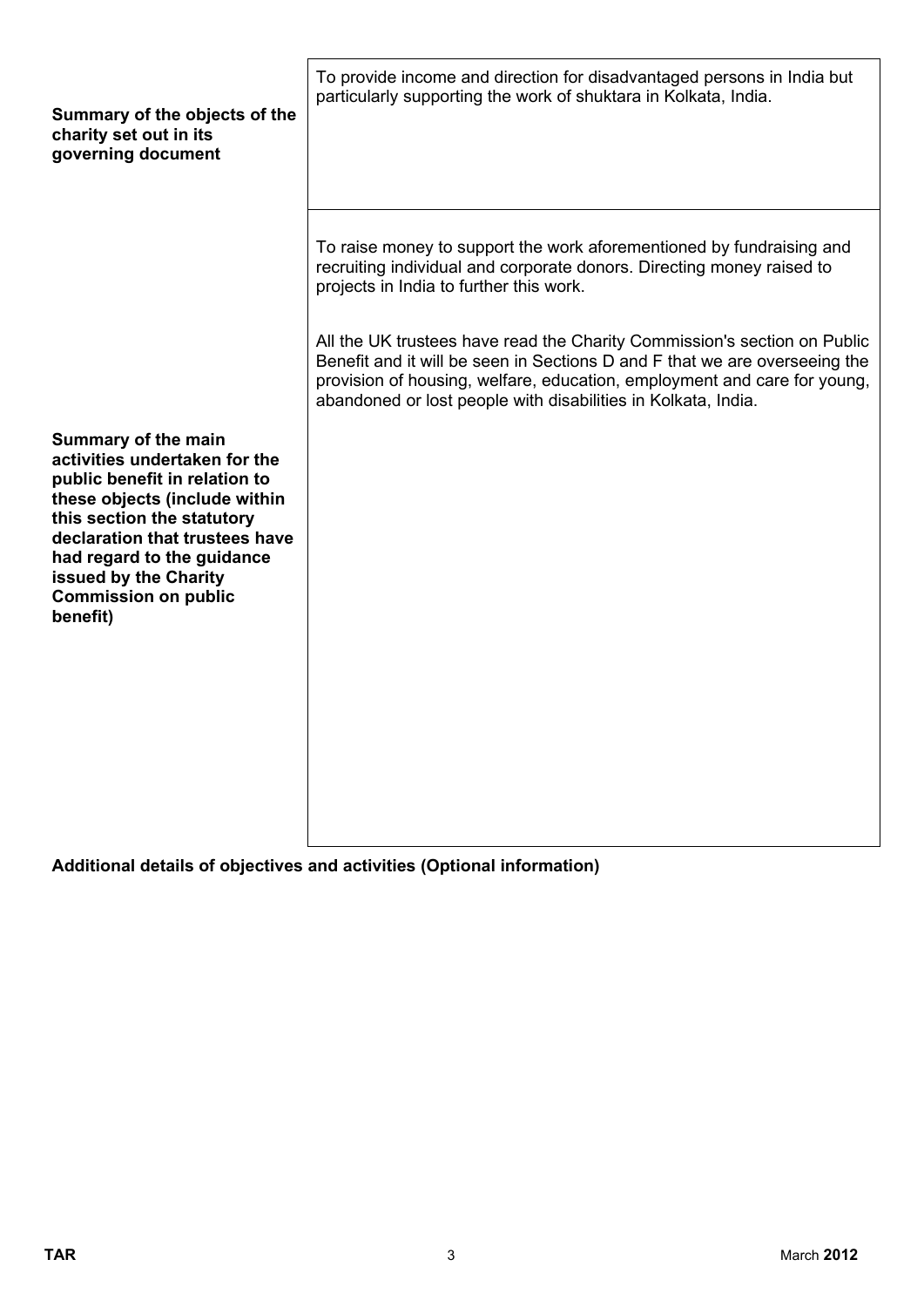#### **Investment**

Shuktara Trust (UK) makes every effort to keep its deposits in the various bank accounts to around £85,000, which is the maximum covered by the Financial Services Compensation Scheme. All monies are deposited in low-risk accounts.

You **may choose** to include further statements, where relevant, about:

- policy on grantmaking;
- policy programme related investment;
- contribution made by volunteers.

| <b>Section D</b>                                                      | <b>Achievements and performance</b>                                                                                                                                                                                                                                                                                                                                                                                                                                                                                                                                                                                                                                                                                                                                                                                                                                                                                                                                                        |
|-----------------------------------------------------------------------|--------------------------------------------------------------------------------------------------------------------------------------------------------------------------------------------------------------------------------------------------------------------------------------------------------------------------------------------------------------------------------------------------------------------------------------------------------------------------------------------------------------------------------------------------------------------------------------------------------------------------------------------------------------------------------------------------------------------------------------------------------------------------------------------------------------------------------------------------------------------------------------------------------------------------------------------------------------------------------------------|
|                                                                       |                                                                                                                                                                                                                                                                                                                                                                                                                                                                                                                                                                                                                                                                                                                                                                                                                                                                                                                                                                                            |
| Summary of the main<br>achievements of the charity<br>during the year | <b>Shuktara Trust (UK)</b> (STUK) has been operating and supporting<br>shuktara, Kolkata, India for sixteen years.                                                                                                                                                                                                                                                                                                                                                                                                                                                                                                                                                                                                                                                                                                                                                                                                                                                                         |
|                                                                       | In the past year the trustees met four times - virtually as a Covid<br>precaution. New fundraising ideas were considered during the year<br>including the production of a shuktara calendar for 2022, creating an<br>online shop and taking part in The Big Give Christmas campaign. The<br>calendar and online shop ideas were investigated but involved some<br>complex rules around selling and therefore the trustees decided not to<br>pursue these options. STUK applied to The Big Give, looking to raise<br>£25,000 to set up a Shuktara Cakes Café. Much work on this application<br>was carried out by several trustees and meetings were held with some of<br>our very generous donors but in October we heard that we had not been<br>chosen to receive matched funding. We have since decided to run our<br>own fundraising campaign from January 2022 when we hope to raise<br>sufficient funds to purchase a property and fund the café's running costs<br>for three years. |
|                                                                       | STUK now receives donations via Amazon Smile, and Ziffit has been<br>added to the website which enables supporters to sell unwanted books<br>and donate money raised to the charity.                                                                                                                                                                                                                                                                                                                                                                                                                                                                                                                                                                                                                                                                                                                                                                                                       |
|                                                                       | One of our supporters appeared on the tv shows Celebrity Mastermind<br>and Tipping Point Lucky Stars and donated her winnings of 23,000 to the<br>charity.                                                                                                                                                                                                                                                                                                                                                                                                                                                                                                                                                                                                                                                                                                                                                                                                                                 |
|                                                                       | The trustees asked Pappu Mishra, Manager of shuktara, Kolkata to<br>request a rent holiday or reduction for the Shuktara Cakes bakery as<br>Covid restrictions meant the bakery was not operating. (See below for                                                                                                                                                                                                                                                                                                                                                                                                                                                                                                                                                                                                                                                                                                                                                                          |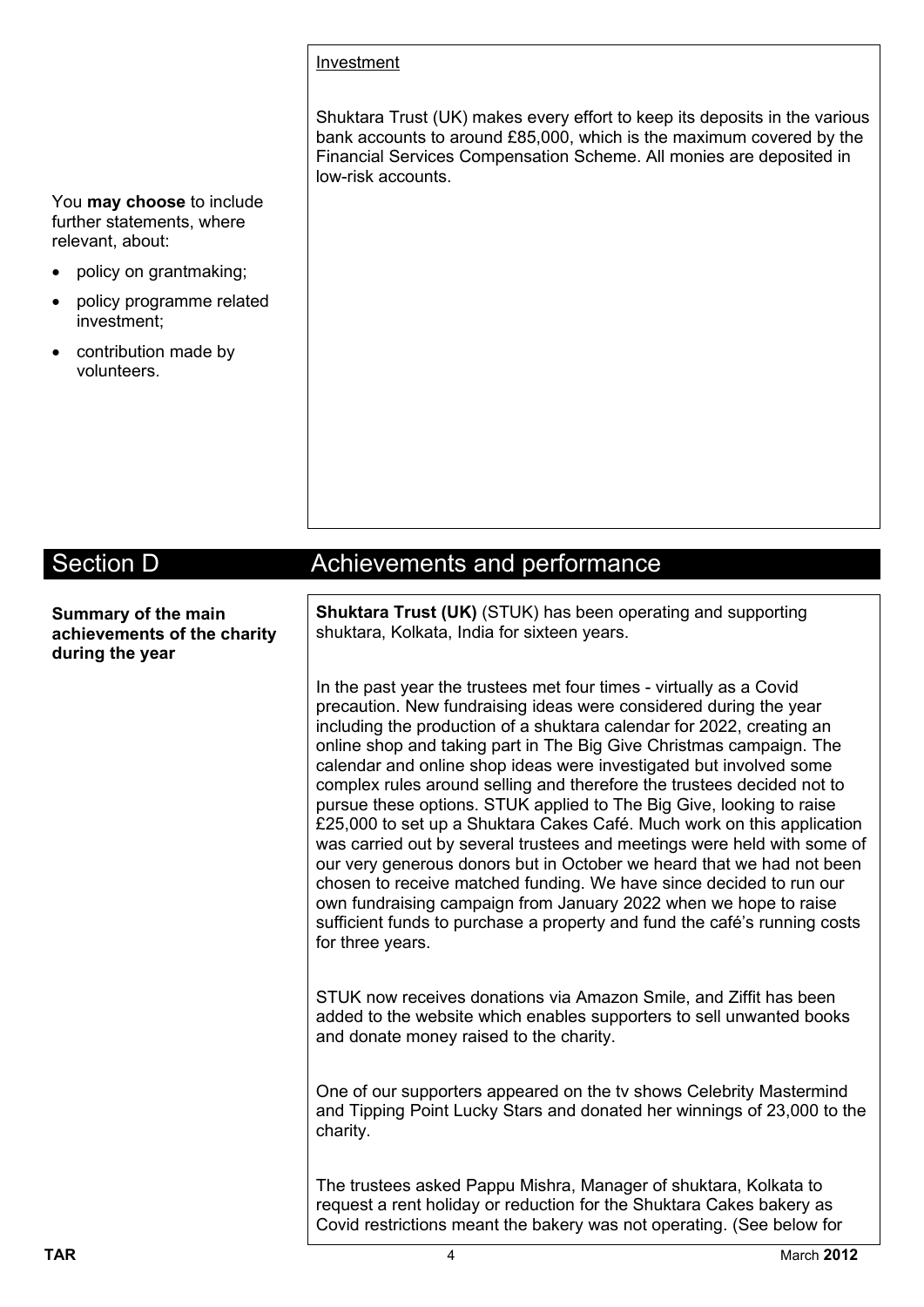## ection D **Achievements and performance**

more details).

In February 2021 the Indian government set up a new system of payment for FCRA accounts and it was decided to make one annual payment of the maintenance costs for shuktara. Consequently, in May £78,650 was transferred over to shuktara which covered four quarter's costs up to May 2022.

**shuktara, Kolkata** still has restrictions in place due to the covid pandemic and only the 12 vaccinated residents of the two homes are going outside.

Shuktara's young people that were attending school are now quite used to studies using laptops or mobile phones to communicate with their teachers.

Because of the 14-day isolation and quarantine rules, shuktara has now permanently adapted this for all its staff, so that it has staff working on 14-day rotas and then 14 days living at home. Festival season was a much quieter affair this year, because of covid rules.

The season began with Vishwakarma Puja back in September. Vishwakarma Puja was held in the Shuktara Cakes Bakery space which is now on the ground floor of Anna Bari. In June a decision was made to move the premises of Shuktara Cakes to the newly refurbished ground floor of Anna Bari. This move has given them more financial security during the pandemic when revenue for the cake business has been reduced. It also makes the journey to work so much easier for some of the young men.

Durga Puja is the main festival, but due to the restrictions the only outings made were by the Shuktara Cakes team who were selling Patisserie at a local Puja.

Following Durga Puja they celebrated Diwali and Kali Puja and ended their festivities with Jagadhatri Puja held on the 12th and 13th of November outside Anna Bari, where everyone from both homes attended and the local residents enjoyed socialising with shuktara's young people and staff. They were also able to distribute food to their community on the final day.

It has been a year of hope and transition at Shuktara. Through all the difficulties Covid and the pandemic presented, they managed to keep the light shining at Shuktara through a number of projects.

In February a dance teacher, Dev Ambuly, was appointed for weekly dance sessions at both Anna Bari and Lula Bari. This has brought a huge amount of joy and confidence to all the young people involved.

Shuktara finally feels it can start to look beyond the pandemic and to the future.

For some time they have wanted to have an avenue to sell the French patisserie created at Shuktara Cakes in a café environment. The idea has always been a means to build confidence, independence and self-esteem to the young people from Shuktara and other young people with disabilities in the Kolkata area.

Over the last 6 months, the UK trustees and the Shuktara team in Kolkata have been focussing on how to turn the project into a reality and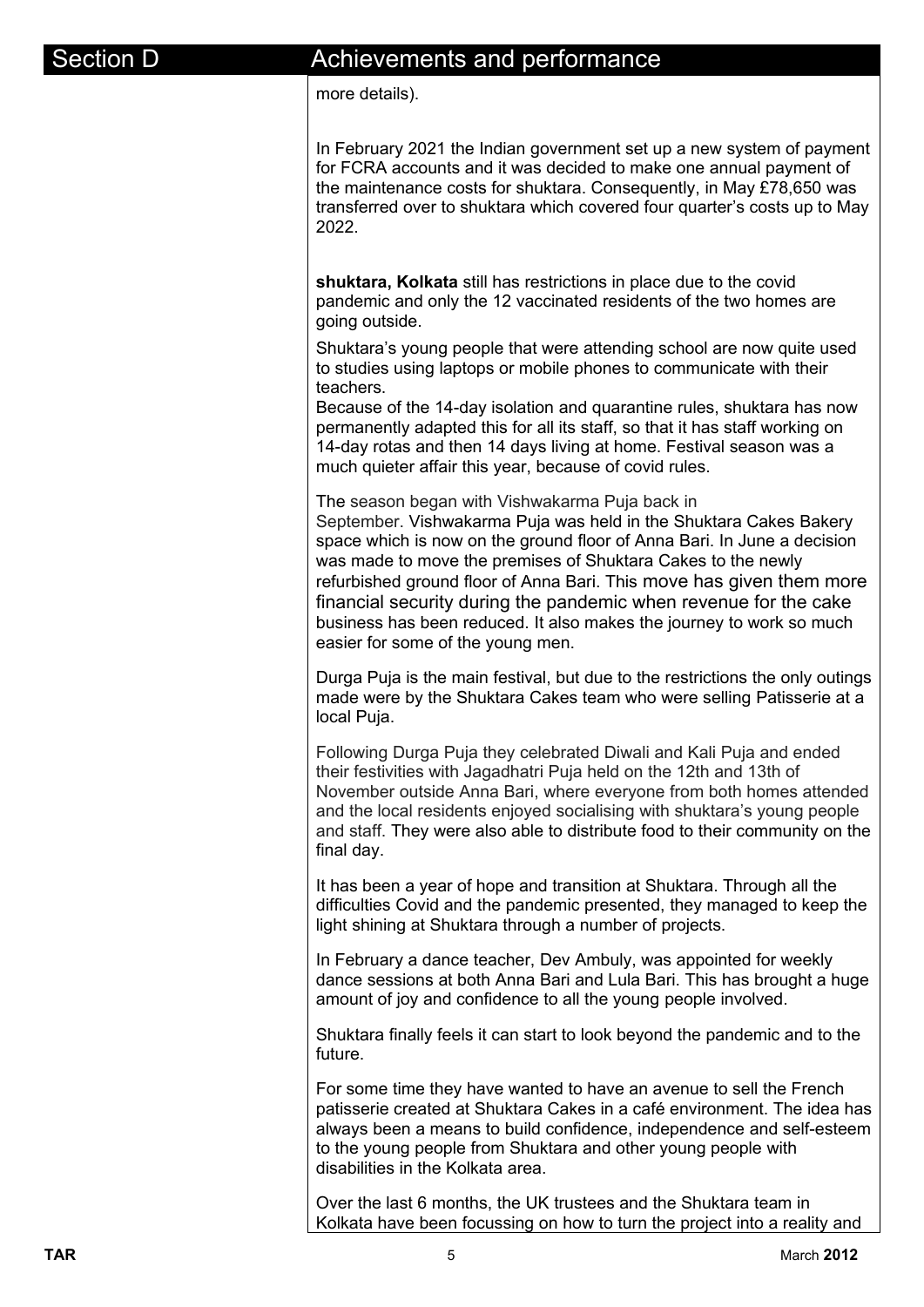## Section D **Achievements and performance**

there is now a clearer picture of what a Shuktara Cakes Café will look like. We have already started to look for a suitable café premises to purchase as well as securing initial funding commitments.

| <b>Section E</b>                                                                                                                                                                                                                                                                                                                                               | <b>Financial review</b>                                                                                                                                                                                                                                                                                             |
|----------------------------------------------------------------------------------------------------------------------------------------------------------------------------------------------------------------------------------------------------------------------------------------------------------------------------------------------------------------|---------------------------------------------------------------------------------------------------------------------------------------------------------------------------------------------------------------------------------------------------------------------------------------------------------------------|
| <b>Brief statement of the</b><br>charity's policy on reserves                                                                                                                                                                                                                                                                                                  | The trustees' reserve policy is to have a minimum of one year's running<br>costs, which is currently £130,420.                                                                                                                                                                                                      |
| Details of any funds materially<br>in deficit                                                                                                                                                                                                                                                                                                                  | None.                                                                                                                                                                                                                                                                                                               |
| <b>Further financial review details (Optional information)</b>                                                                                                                                                                                                                                                                                                 |                                                                                                                                                                                                                                                                                                                     |
| You may choose to include<br>additional information, where<br>relevant about:<br>the charity's principal<br>sources of funds (including<br>any fundraising);<br>how expenditure has<br>$\bullet$<br>supported the key objectives<br>of the charity;<br>investment policy and<br>$\bullet$<br>objectives including any<br>ethical investment policy<br>adopted. | Principal Source of Funds:<br>Individual donations, both regular and one-off giving; grants from Trusts.<br>There have been no fundraising events in the past year.<br><b>Investment Policy:</b><br>Shuktara's cash assets are spread between Santander, Cambridge &<br>Counties Bank and The Hampshire Trust Bank. |

# **Section F Communist Contract Other optional information**

Plans for 2021/2022

To raise sufficient funds to purchase a property for Shuktara Cakes Café together with three years' running costs and provide one full year's maintenance costs for shuktara.

### **Section G** Declaration

**The trustees declare that they have approved the trustees' report above.** 

**Signed on behalf of the charity's trustees**